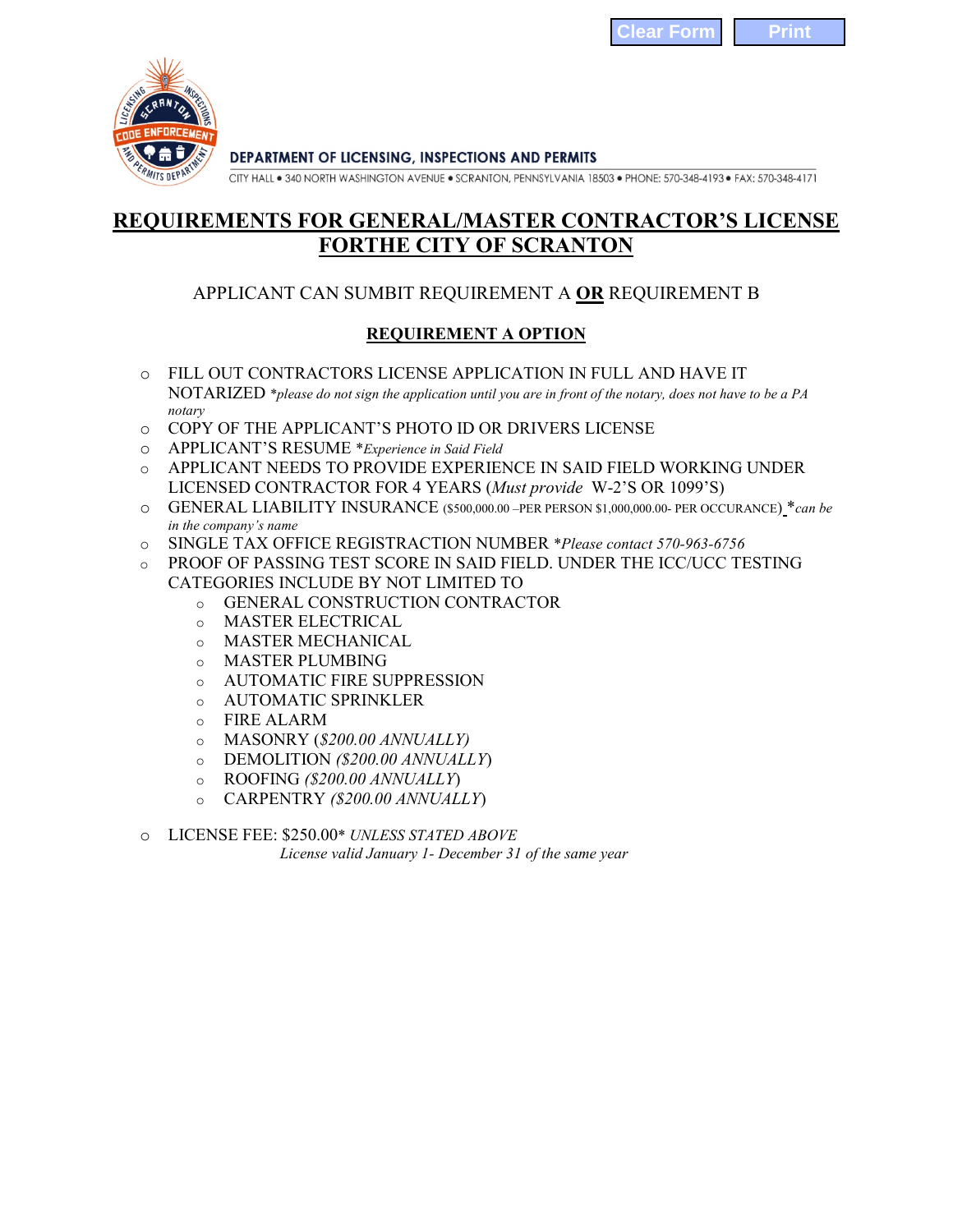

CITY HALL . 340 NORTH WASHINGTON AVENUE . SCRANTON, PENNSYLVANIA 18503 . PHONE: 570-348-4193 . FAX: 570-348-4171

## **REQUIREMENT B OPTION**

- o FILL OUT CONTRACTORS LICENSE APPLICATION IN FULL AND HAVE IT NOTARIZED \**please do not sign the application until you are in front of the notary, does not have to be a PA notary*
- o COPY OF THE APPLICANT'S PHOTO ID OR DRIVERS LICENSE
- o APPLICANT'S RESUME \**Experience in Said Field*
- o APPLICANT NEEDS TO PROVIDE EXPERIENCE IN SAID FIELD WORKING UNDER LICENSED CONTRACTOR FOR 8 YEARS (*Must provide* W-2'S OR 1099'S)
	- o *In the case where w-2s cannot be produced, notarized referral letters from licensed contractor for whom they worked for shall be substituted*
- o GENERAL LIABILITY INSURANCE (\$500,000.00 –PER PERSON \$1,000,000.00- PER OCCURANCE) \**can be in the company's name*
- o SINGLE TAX OFFICE REGISTRACTION NUMBER \**Please contact 570-963-6756*
- o **NOTARIZED** REFERRAL LETTERS FROM **ALL OF** THE FOLLOWING:
	- *One letter from licensed contractor for whom applicant was employed for 3 years*
	- *One* letter from a Licensed 3<sup>rd</sup> Party Inspection agency (does not have to be from *PA)*
	- *Five letters from customers the applicant has performed work for*

o

- *Three letters from contractor's in the construction field (does not have to be within the same field)*
- *One letter from a licensed Design professional within PA (Engineer, Architect, Etc)*
- o LICENSE FEE: \$250.00\**License valid January 1- December 31 of the same year*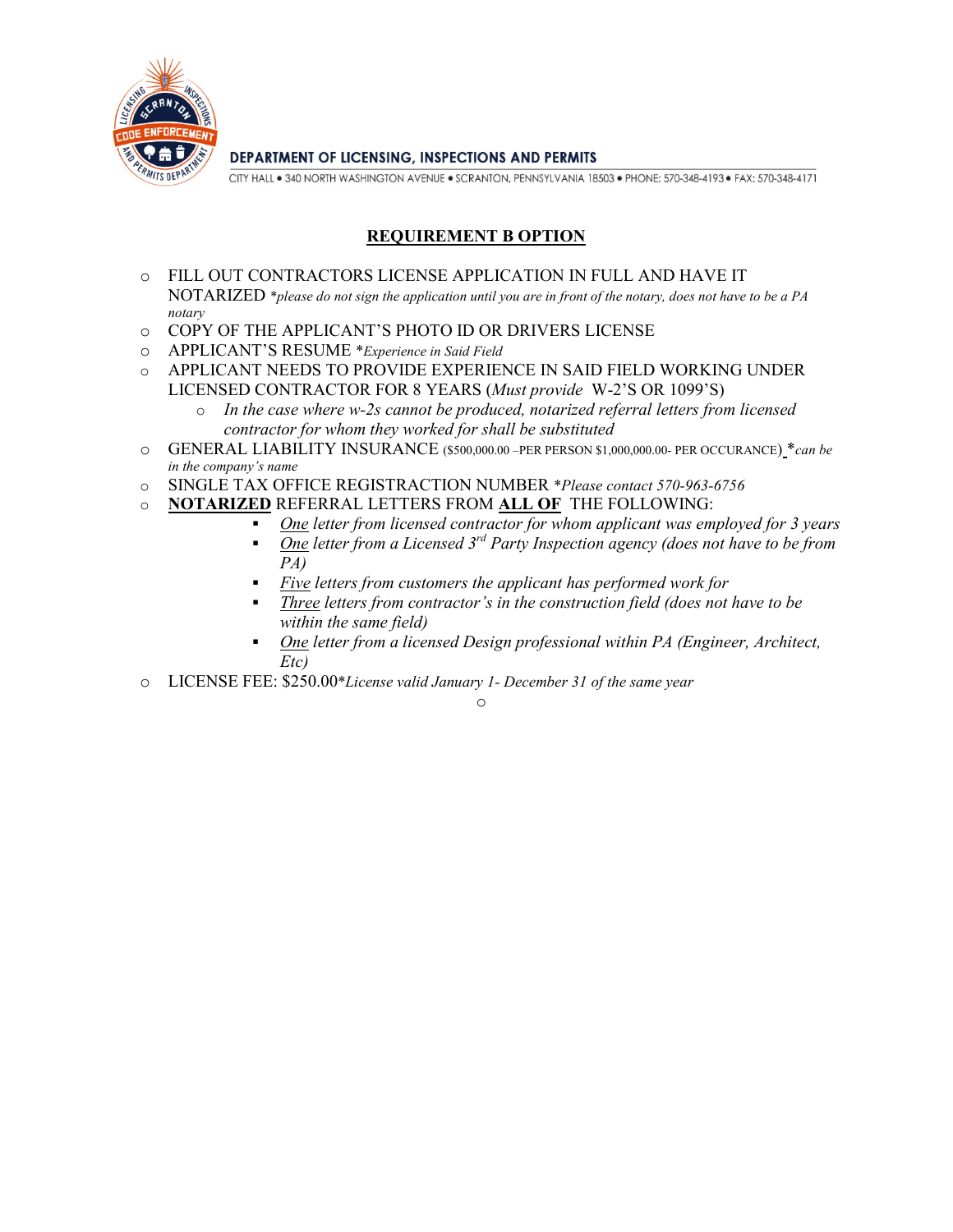

CITY HALL . 340 NORTH WASHINGTON AVENUE . SCRANTON, PENNSYLVANIA 18503 . PHONE: 570-348-4193 . FAX: 570-348-4171

| <b>GENERAL/MASTER CONTRACTOR LICENSE APPLICATION</b>                                                                                                                  |  |  |  |  |  |  |
|-----------------------------------------------------------------------------------------------------------------------------------------------------------------------|--|--|--|--|--|--|
| (Application needs to be notarized)<br>Date:                                                                                                                          |  |  |  |  |  |  |
| TYPE OF LICENSE: (Choose one) $\bigcirc$ GENERAL $\bigcirc$ ELECTRICAL $\bigcirc$ MECHANCIAL<br>$\bigcirc$ FIRE PROTECTION $\bigcirc$ PLUMBING $\bigcirc$ sign HANGER |  |  |  |  |  |  |
| REQUIREMENT LIST PROVIDED $\bigcap$ Requirement A list $\bigcap$ Requirement B list                                                                                   |  |  |  |  |  |  |
| NAME OF APPLICANT (*not company name)                                                                                                                                 |  |  |  |  |  |  |
|                                                                                                                                                                       |  |  |  |  |  |  |
|                                                                                                                                                                       |  |  |  |  |  |  |
|                                                                                                                                                                       |  |  |  |  |  |  |
| NAME OF BUSINESS/COMPANY:                                                                                                                                             |  |  |  |  |  |  |
| ADDRESS OF BUSINESS/COMPANY:                                                                                                                                          |  |  |  |  |  |  |
|                                                                                                                                                                       |  |  |  |  |  |  |
| BUSINESS PHONE NUMBER: FAX:                                                                                                                                           |  |  |  |  |  |  |
| TYPE OF BUSINESS ORGANIZATION:                                                                                                                                        |  |  |  |  |  |  |
| $\bigcirc$ Sole Proprietor $\bigcirc$ Partnership $\bigcirc$ Corporation $\bigcirc$ Limited Liability Company (LLC) $\bigcirc$ N/A                                    |  |  |  |  |  |  |
|                                                                                                                                                                       |  |  |  |  |  |  |
| NUMBER OF YEARS INDIVDUAL HAS BEEN IN CONTRACTING BUSINSS                                                                                                             |  |  |  |  |  |  |
| HAS APPLICANT HAD AT LEAST 4 YEARS OF PRACTICAL TRAINING EXPERIENCE IN SAID FIELD                                                                                     |  |  |  |  |  |  |
| UNDER A LICENSED CONTRACTOR, WHERE W-2S/1099S PROVIDED? $\bigcirc$ YES $\bigcirc$ NO $\bigcirc$ N/A                                                                   |  |  |  |  |  |  |
| IS APPLICANT A LICENSED OR CERTIFIED JOURNEYMAN IN SAID FIELD? IF SO, HOW LONG HAS APPLICANT                                                                          |  |  |  |  |  |  |
| SERVED AS SUCH AND WHERE OR IN WHAT CAPACITY? PLEASE EXPLAIN: $\bigcup$ YES $\bigcirc$ NO                                                                             |  |  |  |  |  |  |
|                                                                                                                                                                       |  |  |  |  |  |  |
| APPLICANT'S PRACTICAL/TECHNICAL TRAINING EXPERIENCE IN FIELD                                                                                                          |  |  |  |  |  |  |
|                                                                                                                                                                       |  |  |  |  |  |  |